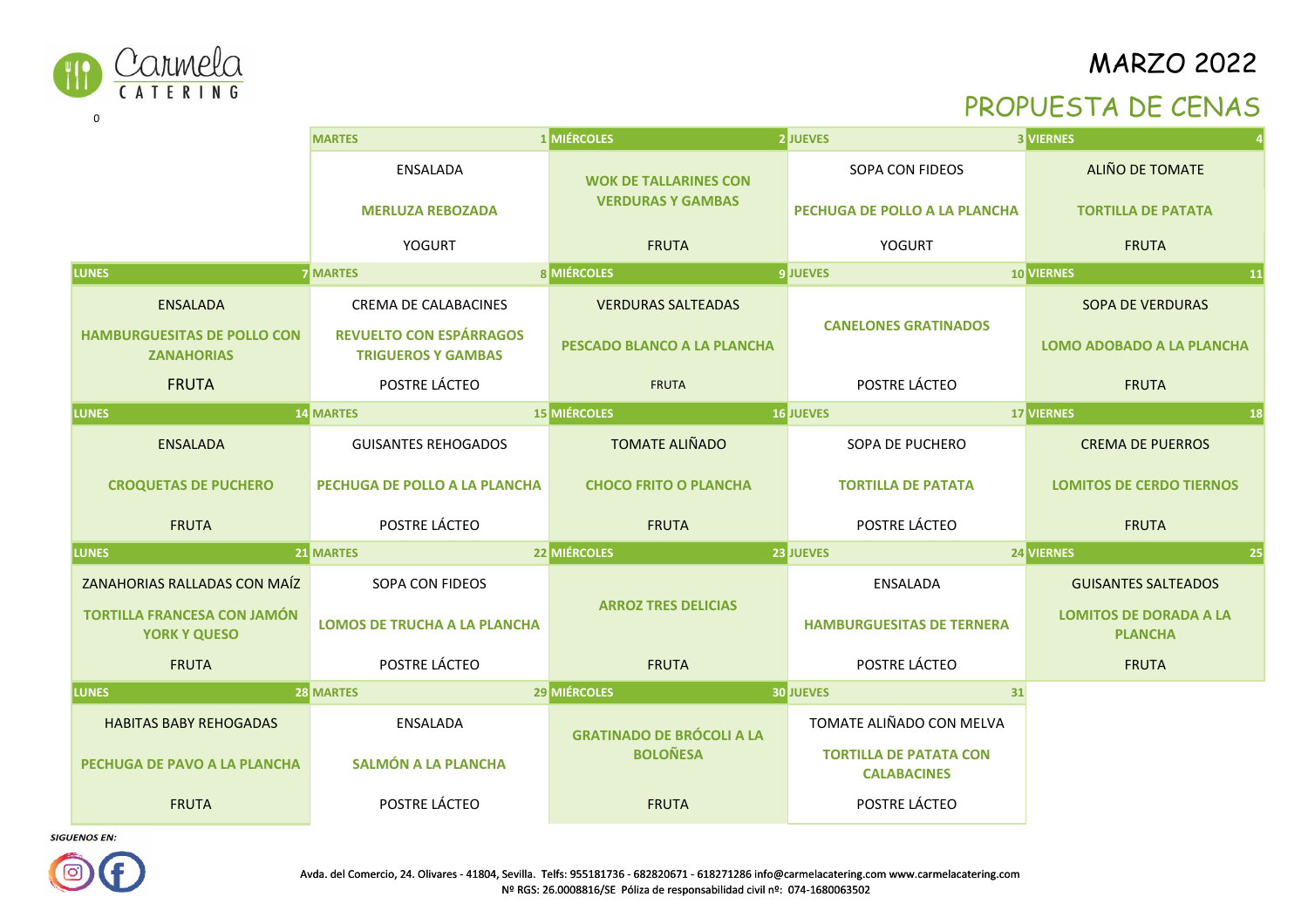

# **MARZO 2022** BEBÉ BASAL

|                                                                                    | <b>MARTES</b>               | 1 MIÉRCOLES                 | <b>2 JUEVES</b>             | <b>3 VIERNES</b>                                                        |  |
|------------------------------------------------------------------------------------|-----------------------------|-----------------------------|-----------------------------|-------------------------------------------------------------------------|--|
|                                                                                    | <b>CREMA DE ZANAHORIAS</b>  | <b>CREMA DE VERDURAS</b>    | <b>CREMA DE CALABAZA</b>    | <b>CREMA DE VERDURAS</b>                                                |  |
|                                                                                    | <b>CON MERLUZA</b>          | <b>CON TERNERA</b>          | <b>CON CORDERO</b>          | <b>CON POLLO</b>                                                        |  |
|                                                                                    | <b>FRUTA TRITURADA</b>      | YOGURT DE INICIO            | <b>FRUTA TRITURADA</b>      | YOGURT DE INICIO                                                        |  |
| <b>LUNES</b>                                                                       | <b>7 MARTES</b>             | <b>8 MIÉRCOLES</b>          | <b>9 JUEVES</b>             | <b>10 VIERNES</b><br><b>11</b>                                          |  |
| <b>CREMA DE CALABACINES</b>                                                        | <b>CREMA DE VERDURAS</b>    | <b>CREMA DE CALABAZA</b>    | <b>CREMA DE VERDURAS</b>    | <b>CREMA DE ZANAHORIAS</b>                                              |  |
| <b>CON MERLUZA</b>                                                                 | <b>CON PAVO</b>             | <b>CON POLLO</b>            | <b>CON CORDERO</b>          | <b>CON TERNERA</b>                                                      |  |
| YOGURT DE INICIO                                                                   | <b>FRUTA TRITURADA</b>      | YOGURT DE INICIO            | <b>FRUTA TRITURADA</b>      | YOGURT DE INICIO                                                        |  |
| <b>LUNES</b>                                                                       | <b>14 MARTES</b>            | <b>15 MIÉRCOLES</b>         | <b>16 JUEVES</b>            | <b>17 VIERNES</b><br>18                                                 |  |
|                                                                                    |                             |                             |                             |                                                                         |  |
| <b>CREMA DE VERDURAS</b>                                                           | <b>CREMA DE CALABACINES</b> | <b>CREMA DE VERDURAS</b>    | <b>CREMA DE CALABAZA</b>    | <b>CREMA DE VERDURAS</b>                                                |  |
| <b>CON POLLO</b>                                                                   | <b>CON MERLUZA</b>          | <b>CON PAVO</b>             | <b>CON CORDERO</b>          | <b>CON TERNERA</b>                                                      |  |
| YOGURT DE INICIO                                                                   | <b>FRUTA TRITURADA</b>      | YOGURT DE INICIO            | <b>FRUTA TRITURADA</b>      | YOGURT DE INICIO                                                        |  |
| <b>LUNES</b>                                                                       | <b>21 MARTES</b>            | 22 MIÉRCOLES                | <b>23 JUEVES</b>            | 24 VIERNES<br>25                                                        |  |
| <b>CREMA DE CALABAZA</b>                                                           | <b>CREMA DE VERDURAS</b>    | <b>CREMA DE CALABACINES</b> | <b>CREMA DE VERDURAS</b>    | <b>CREMA DE ZANAHORIAS</b>                                              |  |
| <b>CON POLLO</b>                                                                   | <b>CON MERLUZA</b>          | <b>CON TERNERA</b>          | <b>CON CORDERO</b>          | <b>CON PAVO</b>                                                         |  |
| YOGURT DE INICIO                                                                   | <b>FRUTA TRITURADA</b>      | YOGURT DE INICIO            | <b>FRUTA TRITURADA</b>      | YOGURT DE INICIO                                                        |  |
| <b>LUNES</b>                                                                       | 28 MARTES                   | 29 MIÉRCOLES                | <b>30 JUEVES</b><br>31      |                                                                         |  |
|                                                                                    |                             |                             |                             | La información nutricional y la<br>relativa a alérgenos e               |  |
| <b>CREMA DE VERDURAS</b>                                                           | <b>CREMA DE CALABAZA</b>    | <b>CREMA DE VERDURAS</b>    | <b>CREMA DE CALABACINES</b> | intolerancias alimentarias de los                                       |  |
| <b>CON MERLUZA</b>                                                                 | <b>CON TERNERA</b>          | <b>CON CORDERO</b>          | <b>CON POLLO</b>            | platos elaborados por CÁTERING<br><b>CARMELA</b> está a disposición del |  |
| YOGURT DE INICIO                                                                   | <b>FRUTA TRITURADA</b>      | YOGURT DE INICIO            | <b>FRUTA TRITURADA</b>      | centro y de las personas usuarias<br>que así lo requieran.              |  |
| Consúltenos.<br>FRUTA TRITURADA DE ELABORACIÓN PROPIA A BASE DE FRUTA DE TEMPORADA |                             |                             |                             |                                                                         |  |

**SIGUENOS EN:** 



Avda. del Comercio, 24. Olivares - 41804, Sevilla. Telfs: 955181736 - 682820671 - 618271286 info@carmelacatering.com www.carmelacatering.comNº RGS: 26.0008816/SE Póliza de responsabilidad civil nº: 074-1680063502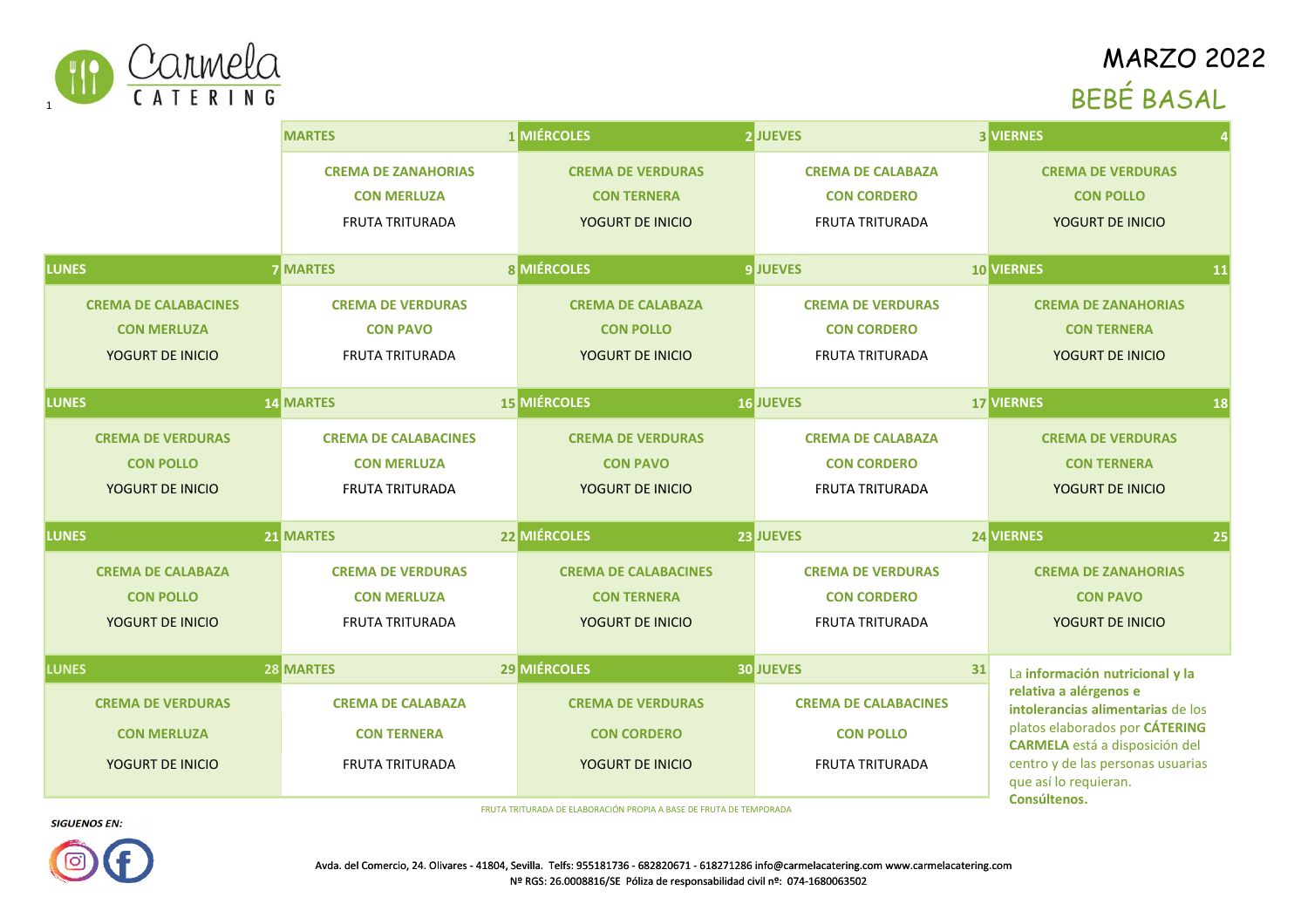# MARZO 2022 BEBÉ SÓLO VERDURAS



|                             | <b>MARTES</b>               | 1 MIÉRCOLES                 | <b>2 JUEVES</b>             | <b>3 VIERNES</b>                                                                                                 |  |
|-----------------------------|-----------------------------|-----------------------------|-----------------------------|------------------------------------------------------------------------------------------------------------------|--|
|                             | <b>CREMA DE ZANAHORIAS</b>  | <b>CREMA DE VERDURAS</b>    | <b>CREMA DE CALABAZA</b>    | <b>CREMA DE VERDURAS</b>                                                                                         |  |
|                             | <b>FRUTA TRITURADA</b>      | YOGURT DE INICIO            | <b>FRUTA TRITURADA</b>      | YOGURT DE INICIO                                                                                                 |  |
| <b>LUNES</b>                | <b>7 MARTES</b>             | <b>8 MIÉRCOLES</b>          | <b>9 JUEVES</b>             | 11<br><b>10 VIERNES</b>                                                                                          |  |
| <b>CREMA DE CALABACINES</b> | <b>CREMA DE VERDURAS</b>    | <b>CREMA DE CALABAZA</b>    | <b>CREMA DE VERDURAS</b>    | <b>CREMA DE ZANAHORIAS</b>                                                                                       |  |
| YOGURT DE INICIO            | <b>FRUTA TRITURADA</b>      | YOGURT DE INICIO            | <b>FRUTA TRITURADA</b>      | YOGURT DE INICIO                                                                                                 |  |
| <b>LUNES</b>                | <b>14 MARTES</b>            | <b>15 MIÉRCOLES</b>         | <b>16 JUEVES</b>            | 17 VIERNES<br>18                                                                                                 |  |
| <b>CREMA DE VERDURAS</b>    | <b>CREMA DE CALABACINES</b> | <b>CREMA DE VERDURAS</b>    | <b>CREMA DE CALABAZA</b>    | <b>CREMA DE VERDURAS</b>                                                                                         |  |
| YOGURT DE INICIO            | <b>FRUTA TRITURADA</b>      | YOGURT DE INICIO            | <b>FRUTA TRITURADA</b>      | YOGURT DE INICIO                                                                                                 |  |
| <b>LUNES</b>                | <b>21 MARTES</b>            | 22 MIÉRCOLES                | 23 JUEVES                   | 24 VIERNES<br>25                                                                                                 |  |
| <b>CREMA DE CALABAZA</b>    | <b>CREMA DE VERDURAS</b>    | <b>CREMA DE CALABACINES</b> | <b>CREMA DE VERDURAS</b>    | <b>CREMA DE ZANAHORIAS</b>                                                                                       |  |
| YOGURT DE INICIO            | <b>FRUTA TRITURADA</b>      | YOGURT DE INICIO            | <b>FRUTA TRITURADA</b>      | YOGURT DE INICIO                                                                                                 |  |
| <b>LUNES</b>                | 28 MARTES                   | 29 MIÉRCOLES                | <b>30 JUEVES</b><br>31      | La información nutricional y la                                                                                  |  |
| <b>CREMA DE VERDURAS</b>    | <b>CREMA DE CALABAZA</b>    | <b>CREMA DE VERDURAS</b>    | <b>CREMA DE CALABACINES</b> | relativa a alérgenos e<br>intolerancias alimentarias de los<br>platos elaborados por CÁTERING                    |  |
| YOGURT DE INICIO            | <b>FRUTA TRITURADA</b>      | YOGURT DE INICIO            | <b>FRUTA TRITURADA</b>      | <b>CARMELA</b> está a disposición del<br>centro y de las personas usuarias<br>que así lo requieran. Consúltenos. |  |
|                             |                             |                             |                             |                                                                                                                  |  |

FRUTA TRITURADA DE ELABORACIÓN PROPIA A BASE DE FRUTA DE TEMPORADA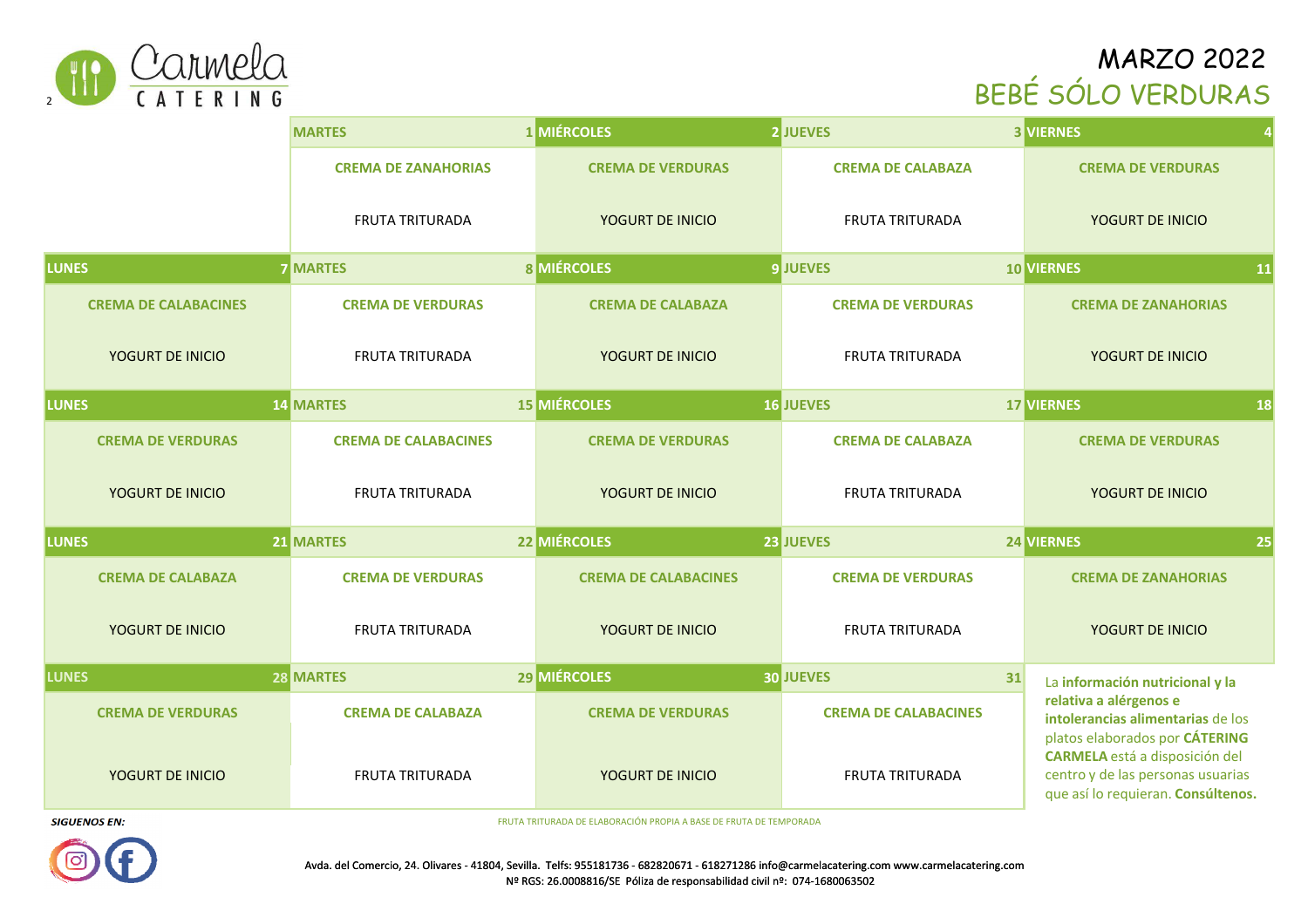

#### ENTERO BASAL

|                                | <b>MARTES</b>                                            | <b>1 MIÉRCOLES</b>                                  | <b>2 JUEVES</b>                                          | <b>3 VIERNES</b>                                      |
|--------------------------------|----------------------------------------------------------|-----------------------------------------------------|----------------------------------------------------------|-------------------------------------------------------|
|                                | PAELLA DE PESCADO                                        | PATATAS GUISADAS CON TERNERA                        | POTAJE DE ALUBIAS                                        | <b>CREMA DE VERDURAS</b>                              |
|                                | <b>TORTILLA FRANCESA CON JAMÓN</b><br><b>YORK</b>        | <b>NUGGETS DE POLLO</b>                             | <b>SALMÓN A LA ROTEÑA</b>                                | <b>LOMO DE CERDO EN SALSA DE</b><br><b>ZANAHORIAS</b> |
|                                | PAN Y FRUTA                                              | <b>PAN Y YOGURT</b>                                 | PAN Y FRUTA                                              | PAN Y POSTRE CASERO                                   |
| <b>LUNES</b>                   | <b>7 MARTES</b>                                          | <b>8 MIÉRCOLES</b>                                  | <b>9 JUEVES</b>                                          | <b>10 VIERNES</b><br>11                               |
| <b>CODITOS A LA NAPOLITANA</b> | ARROZ CON VERDURAS                                       | <b>CREMA DE CALABAZA</b>                            | <b>GARBANZOS A LA MARINERA</b>                           | PATATAS GUISADAS CON PAVO                             |
| <b>MERLUZA EN SALSA VERDE</b>  | <b>MINIHAMBURGUESAS MIXTAS A LA</b><br><b>CASTELLANA</b> | PECHUGA DE POLLO A LAS FINAS<br><b>HIERBAS</b>      | <b>TORTILLA DE PATATA CON CEBOLLA</b>                    | <b>PALITOS DE MERLUZA</b>                             |
| <b>PAN Y YOGURT</b>            | <b>PAN Y FRUTA</b>                                       | <b>PAN Y YOGURT</b>                                 | <b>PAN Y FRUTA</b>                                       | <b>PAN Y POSTRE CASERO</b>                            |
| <b>LUNES</b>                   | <b>14 MARTES</b>                                         | <b>15 MIÉRCOLES</b>                                 | <b>16 JUEVES</b>                                         | <b>17 VIERNES</b><br>18                               |
| <b>ARROZ CON POLLO</b>         | <b>CREMA DE CALABACINES</b>                              | <b>MACARRONES A LA PIAMONTESA</b>                   | PATATAS GUISADAS CON CERDO                               | POTAJE DE LENTEJAS                                    |
| <b>TORTILLA FRANCESA</b>       | ALBÓNDIGAS DE MERLUZA EN<br><b>SALSA DE TOMATE</b>       | <b>LOMO DE CERDO A LA CASTELLANA</b>                | SALMÓN EN SALSA DE LIMÓN                                 | <b>BUÑUELOS DE BACALAO</b>                            |
| <b>PAN Y YOGURT</b>            | PAN Y FRUTA                                              | <b>PAN Y YOGURT</b>                                 | PAN Y FRUTA                                              | PAN Y POSTRE CASERO                                   |
| <b>LUNES</b>                   | 21 MARTES                                                | 22 MIÉRCOLES                                        | 23 JUEVES                                                | 24 VIERNES<br>25                                      |
| <b>ESPIRALES A LA BOLOÑESA</b> | <b>CALDERETA DE PESCADO</b>                              | PAELLA MIXTA                                        | POTAJE DE ALUBIAS                                        | <b>CREMA DE ZANAHORIAS</b>                            |
| <b>POLLO AL ROMESCO</b>        | <b>SAN JACOBO</b>                                        | <b>TORTILLA DE PATATA CON CEBOLLA</b>               | <b>MERLUZA A LA VIZCAINA</b>                             | <b>CANELONES GRATINADOS</b>                           |
| <b>PAN Y YOGURT</b>            | PAN Y FRUTA                                              | <b>PAN Y YOGURT</b>                                 | PAN Y FRUTA                                              | PAN Y POSTRE CASERO                                   |
| <b>ILUNES</b>                  | <b>28 MARTES</b>                                         | 29 MIÉRCOLES                                        | <b>30 JUEVES</b><br>31                                   |                                                       |
| ARROZ A LA CUBANA              | <b>GARBANZOS CON CALABAZA Y</b><br>JUDÍAS VERDES         | <b>ESTOFADO DE PATATAS A LA</b><br><b>JARDINERA</b> | FIDEUÁ A LA MARINERA                                     |                                                       |
| <b>PESCAITO ADOBADO</b>        | <b>SALCHICHAS DE POLLO EN SALSA</b>                      | <b>CROQUETAS DE BACALAO</b>                         | <b>LOMO DE CERDO EN SALSA DE</b><br><b>MANZANA ASADA</b> |                                                       |
| <b>PAN Y YOGURT</b>            | PAN Y FRUTA                                              | <b>PAN Y YOGURT</b>                                 | PAN Y FRUTA                                              |                                                       |

**Kcal.SIGUENOS EN:** 

634

**HdC.** <sup>81</sup> **Prot.** <sup>24</sup> **lip.** <sup>27</sup> **Kca**

Avda. del Comercio, 24. Olivares - 41804, Sevilla. Telfs: 955181736 - 682820671 - 618271286 info@carmelacatering.com www.carmelacatering.comNº RGS: 26.0008816/SE Póliza de responsabilidad civil nº: 074-1680063502

POSTRE CASERO DE ELABORACIÓN PROPIA (NATILLAS, ARROZ CON LECHE, CREMA CATALANA, CUAJADA,MOUSSE DE CHOCOLATE...)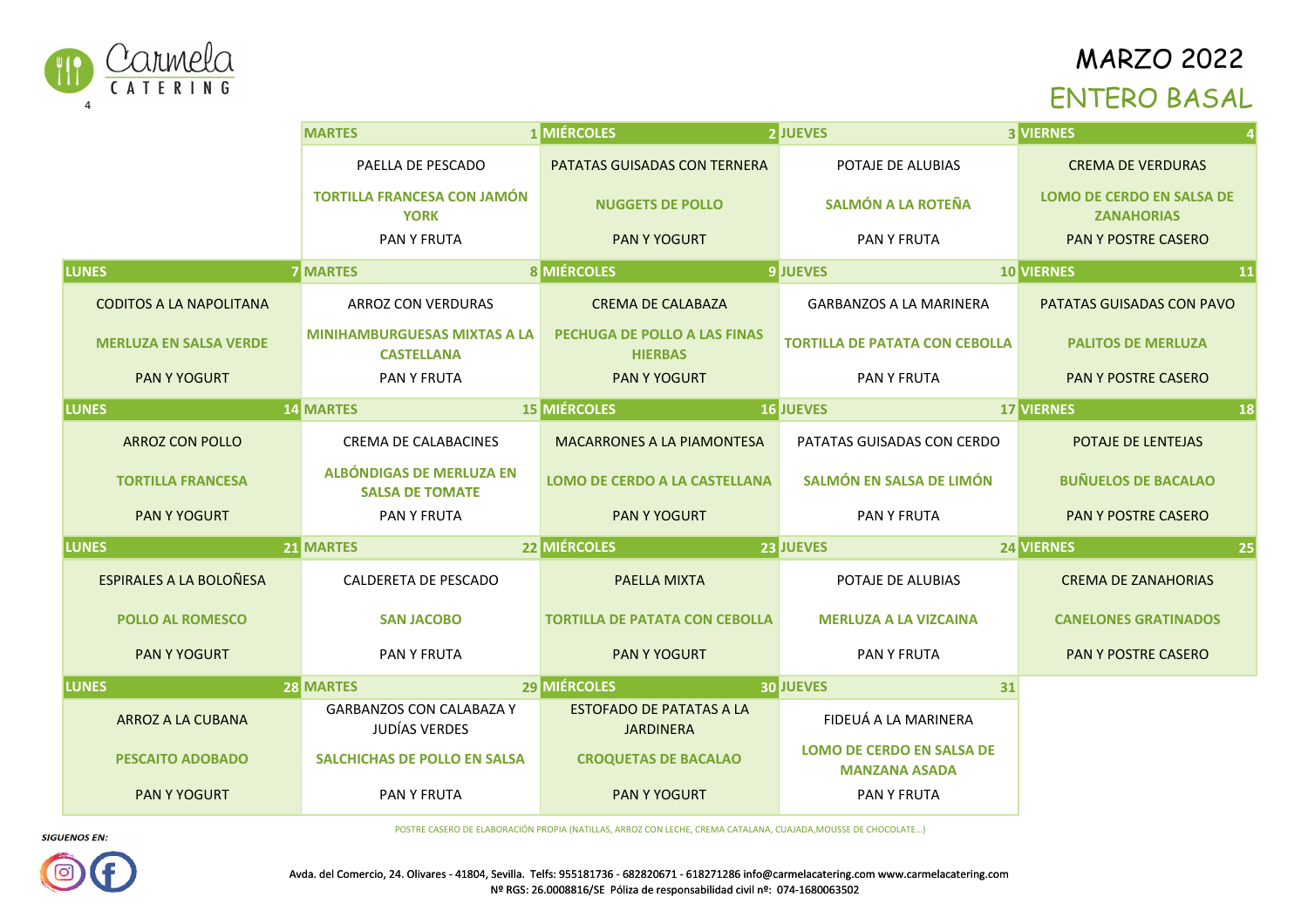

#### TRITURADO BASAL

|                               | <b>MARTES</b>                                            | <b>1 MIÉRCOLES</b>                                         | <b>2 JUEVES</b>                                    | <b>3 VIERNES</b>                                        |
|-------------------------------|----------------------------------------------------------|------------------------------------------------------------|----------------------------------------------------|---------------------------------------------------------|
|                               | <b>CREMA DE ZANAHORIAS</b>                               | <b>TRITURADO DE PATATAS GUISADAS</b><br><b>CON TERNERA</b> | TRITURADO DE POTAJE DE ALUBIAS                     | <b>CREMA DE VERDURAS</b>                                |
|                               | <b>TORTILLA FRANCESA CON JAMÓN</b><br><b>YORK</b>        | <b>NUGGETS DE POLLO</b>                                    | SALMÓN A LA ROTEÑA                                 | <b>LOMO DE CERDO EN SALSA DE</b><br><b>ZANAHORIAS</b>   |
|                               | <b>FRUTA TRITURADA</b>                                   | <b>YOGURT</b>                                              | <b>FRUTA TRITURADA</b>                             | <b>POSTRE CASERO</b>                                    |
| <b>LUNES</b>                  | <b>7 MARTES</b>                                          | <b>8 MIÉRCOLES</b>                                         | <b>9 JUEVES</b>                                    | <b>10 VIERNES</b><br>11                                 |
| <b>CREMA DE CALABACINES</b>   | <b>CREMA DE VERDURAS</b>                                 | <b>CREMA DE CALABAZA</b>                                   | TRITURADO DE GARBANZOS A LA<br><b>MARINERA</b>     | <b>TRITURADO DE PATATAS GUISADAS</b><br><b>CON PAVO</b> |
| <b>MERLUZA EN SALSA VERDE</b> | <b>MINIHAMBURGUESAS MIXTAS A LA</b><br><b>CASTELLANA</b> | PECHUGA DE POLLO A LAS FINAS<br><b>HIERBAS</b>             | <b>TORTILLA DE PATATA CON CEBOLLA</b>              | <b>PALITOS DE MERLUZA</b>                               |
| <b>YOGURT</b>                 | <b>FRUTA TRITURADA</b>                                   | <b>YOGURT</b>                                              | <b>FRUTA TRITURADA</b>                             | <b>POSTRE CASERO</b>                                    |
| <b>LUNES</b>                  | <b>14 MARTES</b>                                         | <b>15 MIÉRCOLES</b>                                        | <b>16 JUEVES</b>                                   | <b>17 VIERNES</b><br><b>18</b>                          |
| <b>CREMA DE VERDURAS</b>      | <b>CREMA DE CALABACINES</b>                              | <b>CREMA DE VERDURAS</b>                                   | TRITURADO DE PATATAS GUISADAS<br>CON CERDO         | <b>TRITURADO DE POTAJE DE LENTEJAS</b>                  |
| <b>TORTILLA FRANCESA</b>      | ALBÓNDIGAS DE MERLUZA EN<br><b>SALSA DE TOMATE</b>       | <b>LOMO DE CERDO A LA CASTELLANA</b>                       | SALMÓN EN SALSA DE LIMÓN                           | <b>BUÑUELOS DE BACALAO</b>                              |
| <b>YOGURT</b>                 | <b>FRUTA TRITURADA</b>                                   | <b>YOGURT</b>                                              | <b>FRUTA TRITURADA</b>                             | <b>POSTRE CASERO</b>                                    |
| <b>LUNES</b>                  | 21 MARTES                                                | 22 MIÉRCOLES                                               | 23 JUEVES                                          | 24 VIERNES<br>25                                        |
| <b>CREMA DE CALABAZA</b>      | TRITURADO DE CALDERETA DE<br>PESCADO                     | <b>CREMA DE CALABACINES</b>                                | TRITURADO DE POTAJE DE ALUBIAS                     | <b>CREMA DE ZANAHORIAS</b>                              |
| <b>POLLO AL ROMESCO</b>       | <b>SAN JACOBO</b>                                        | <b>TORTILLA DE PATATA CON CEBOLLA</b>                      | <b>MERLUZA A LA VIZCAINA</b>                       | <b>CANELONES GRATINADOS</b>                             |
| <b>YOGURT</b>                 | <b>FRUTA TRITURADA</b>                                   | <b>YOGURT</b>                                              | <b>FRUTA TRITURADA</b>                             | <b>POSTRE CASERO</b>                                    |
| <b>LUNES</b>                  | <b>28 MARTES</b>                                         | 29 MIÉRCOLES                                               | <b>30 JUEVES</b><br>31                             |                                                         |
| <b>CREMA DE VERDURAS</b>      | TRITURADO DE GARBANZOS CON<br>CALABAZA Y JUDÍAS VERDES   | <b>TRITURADO DE ESTOFADO DE</b><br>PATATAS A LA JARDINERA  | <b>CREMA DE CALABACINES</b>                        |                                                         |
| <b>PESCAITO ADOBADO</b>       | <b>SALCHICHAS DE POLLO EN SALSA</b>                      | <b>CROQUETAS DE BACALAO</b>                                | <b>LOMO DE CERDO EN SALSA DE</b><br><b>MANZANA</b> |                                                         |
| <b>YOGURT</b>                 | <b>FRUTA TRITURADA</b>                                   | <b>YOGURT</b>                                              | <b>FRUTA TRITURADA</b>                             |                                                         |

POSTRE CASERO DE ELABORACIÓN PROPIA (NATILLAS, ARROZ CON LECHE, CREMA CATALANA, CUAJADA,MOUSSE DE CHOCOLATE...)



**HdC.** <sup>81</sup> **Prot.** <sup>24</sup> **lip.** <sup>27</sup> **Kca**

**Kcal.**634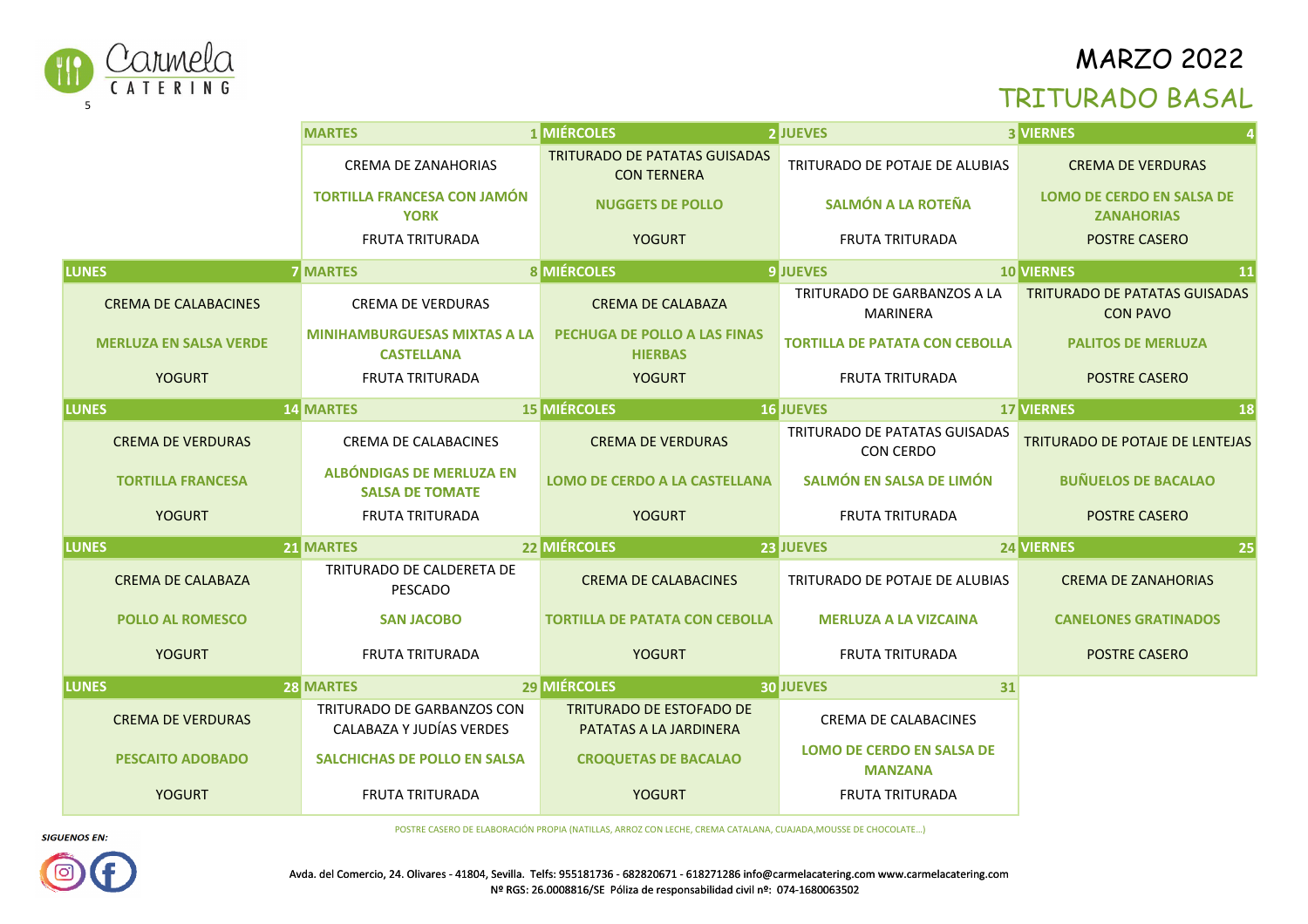

### INTERMEDIO BASAL

|                                                                    | <b>MARTES</b>                                                         | <b>1 MIÉRCOLES</b>                                                                   | <b>2 JUEVES</b>                                                                                             | <b>3 VIERNES</b>                                                           |
|--------------------------------------------------------------------|-----------------------------------------------------------------------|--------------------------------------------------------------------------------------|-------------------------------------------------------------------------------------------------------------|----------------------------------------------------------------------------|
|                                                                    | <b>CREMA DE ZANAHORIAS</b><br><b>CON MERLUZA</b>                      | <b>TRITURADO DE PATATAS GUISADAS</b><br><b>CON TERNERA</b>                           | <b>TRITURADO DE POTAJE DE ALUBIAS</b>                                                                       | <b>CREMA DE VERDURAS</b><br><b>CON POLLO</b>                               |
|                                                                    | <b>FRUTA TRITURADA</b>                                                | <b>YOGURT</b>                                                                        | <b>FRUTA TRITURADA</b>                                                                                      | <b>YOGURT</b>                                                              |
| <b>LUNES</b>                                                       | <b>7 MARTES</b>                                                       | <b>8 MIÉRCOLES</b>                                                                   | <b>9 JUEVES</b>                                                                                             | <b>10 VIERNES</b><br><b>11</b>                                             |
| <b>CREMA DE CALABACINES</b><br><b>CON MERLUZA</b><br><b>YOGURT</b> | <b>CREMA DE VERDURAS</b><br><b>CON PAVO</b><br><b>FRUTA TRITURADA</b> | <b>CREMA DE CALABAZA</b><br><b>CON POLLO</b><br><b>YOGURT</b>                        | <b>TRITURADO DE GARBANZOS A LA</b><br><b>MARINERA</b><br><b>FRUTA TRITURADA</b>                             | <b>TRITURADO DE PATATAS CON PAVO</b><br><b>YOGURT</b>                      |
| <b>LUNES</b>                                                       | <b>14 MARTES</b>                                                      | <b>15 MIÉRCOLES</b>                                                                  | <b>16 JUEVES</b>                                                                                            | <b>17 VIERNES</b><br>18                                                    |
| <b>CREMA DE VERDURAS</b><br><b>CON POLLO</b><br><b>YOGURT</b>      | <b>CREMA DE CALABACINES</b><br><b>CON MERLUZA</b><br>FRUTA TRITURADA  | <b>CREMA DE VERDURAS</b><br><b>CON PAVO</b><br><b>YOGURT</b>                         | TRITURADO DE PATATAS GUISADAS TRITURADO DE POTAJE DE LENTEJAS<br><b>CON CERDO</b><br><b>FRUTA TRITURADA</b> | <b>YOGURT</b>                                                              |
| LUNES <sup>'</sup>                                                 | 21 MARTES                                                             | 22 MIÉRCOLES                                                                         | 23 JUEVES                                                                                                   | 24 VIERNES<br>25                                                           |
| <b>CREMA DE CALABAZA</b><br><b>CON POLLO</b>                       | <b>TRITURADO DE CALDERETA DE</b><br><b>PESCADO</b>                    | <b>CREMA DE CALABACINES</b><br><b>CON MERLUZA</b>                                    | <b>TRITURADO DE POTAJE DE ALUBIAS</b>                                                                       | <b>CREMA DE ZANAHORIAS</b><br><b>CON PAVO</b>                              |
| <b>YOGURT</b>                                                      | <b>FRUTA TRITURADA</b>                                                | <b>YOGURT</b>                                                                        | <b>FRUTA TRITURADA</b>                                                                                      | <b>YOGURT</b>                                                              |
| <b>LUNES</b>                                                       | 28 MARTES                                                             | 29 MIÉRCOLES                                                                         | <b>30 JUEVES</b><br>31                                                                                      | La información nutricional y la                                            |
| <b>CREMA DE VERDURAS</b>                                           | <b>TRIT. DE GARBANZOS CON</b>                                         | TRIT. DE ESTOFADO DE PATATAS A                                                       | <b>CREMA DE CALABACINES</b>                                                                                 | relativa a alérgenos e<br>intolerancias alimentarias de los                |
| <b>CON MERLUZA</b>                                                 | <b>CALABAZA Y J. VERDES</b>                                           | <b>LA JARDINERA</b>                                                                  | <b>CON POLLO</b>                                                                                            | platos elaborados por CÁTERING<br><b>CARMELA</b> está a disposición del    |
| <b>YOGURT</b>                                                      | <b>FRUTA TRITURADA</b>                                                | <b>YOGURT</b><br>FRUITA TRITURADA DE ELARORACIÓN PROPIA A RASE DE ERUTA DE TEMPORADA | <b>FRUTA TRITURADA</b>                                                                                      | centro y de las personas usuarias<br>que así lo requieran.<br>Consúltenos. |

FRUTA TRITURADA DE ELABORACIÓN PROPIA A BASE DE FRUTA DE TEMPORADA





Avda. del Comercio, 24. Olivares - 41804, Sevilla. Telfs: 955181736 - 682820671 - 618271286 info@carmelacatering.com www.carmelacatering.comNº RGS: 26.0008816/SE Póliza de responsabilidad civil nº: 074-1680063502